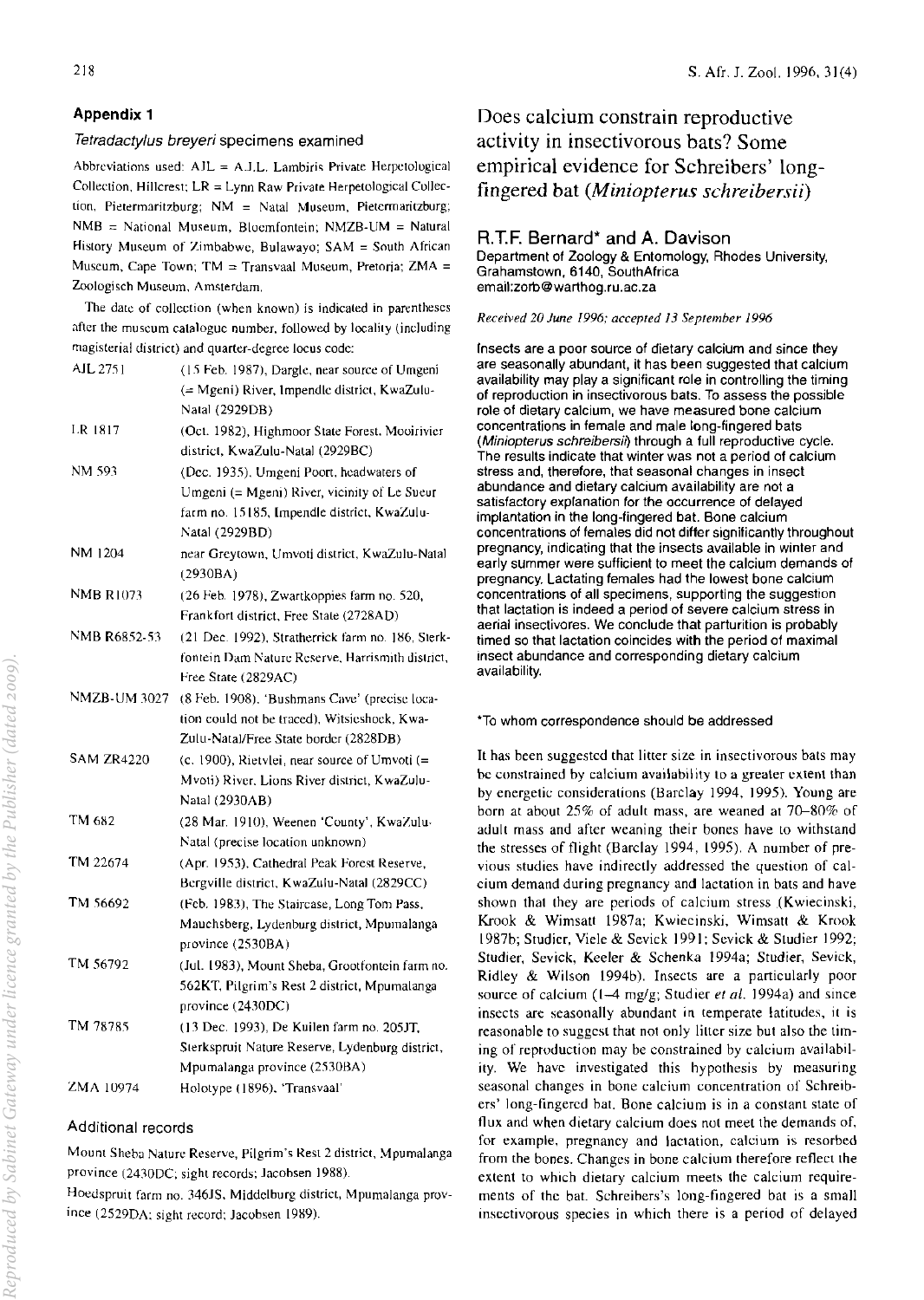implantation between copulation in late summer (April/May) and implantation in late winter (August; Bernard 1989). Parturition occurs in midsummer (Decemher; Bernard 1989). Delayed implantation coincides with winter during which Schreibers' long-fingered bat enters periods of hibernation which are interspersed with periods of activity (Bernard  $\&$ Bester 1988). It is established that mammals, induding the little brown bat, *Myotis lucifugus*, undergo a progressive hone loss during hibernation (Mayer & Bernick 1958; Steinberg, Singh & Mitchell 1981; Whalen, Krook & Nunez 1972; Kwiecinski et al. 1987a). If this occurs in Schreibers' longfingered bat during winter then shortage of dietary calcium during winter might be an alternative explanation for the cessation of reproductive activity at this time.

Eighty-three specimens of Schreibers' long-fingered bat *(Miniopterus schreihersii)* were collected from colonies ncar Grahamstown, South Africa (33"22'S, 26"32'E). Specimens were collected in March (before ovulation), May and August (during delayed implantation), November and December 1994 (midsummer; about 40 and 10 days respectively before hirth), and in January 1995 (during lactation; Table I). Both femurs were removed and cleaned of all muscle and connective tissue and the bones were digested using a dry ashing procedure (Duncan 1976). The calcium concentrations (in ppm) were measured by atomic absorption spectrophotometry and expressed as grams of calcium per gram of dry bone (Bernard, Kerley, Doubell & Davidson 1996). Mean hone calcium concentrations were compared using the students  $t$  test and ANOYA where applicable.

There was no statistically significant seasonal change in bone calcium concentration of males ( $P > 0.05$ ), and importantly. mean calcium concentration at the end of winter (August;  $322.5 \pm 27.8$ ) was not significantly lower than that measured at the end of the previous summer (March;  $325.2 \pm$ 31.2; *P>* 0.05; Table I).

The first pregnant females were collected in May and there was no statistically significant change in bone calcium concentration of pregnant females from then until parturition in December (308.2 ± 10.3 & 304,4 ± 20.7 respectively; *P>*  0.05; Table I). Bone calcium concentration of pregnant females was not significantly lower than that of non-pregnant. non-lactating females ( $P > 0.05$ ), and in November and Decemher, hone calcium concentrations of pregnant females were not significantly lower than those of males in the same month  $(P > 0.05$ ; Table 1). We concluded from this that preg-

Table 1 Mean bone calcium concentrations (mg of calcium per gram of dry bone) of male and female long-fingered bats

| Month    | Mean bone calcium conc $\pm SD(N)$ |                                     |                       |  |
|----------|------------------------------------|-------------------------------------|-----------------------|--|
|          | Male                               | Non-pregnant or<br>lactating female | Pregnant female       |  |
| March    | $325.2 \pm 31.2$ (11)              | $331.7 \pm 24.8$ (4)                |                       |  |
| May      | $326.0 \pm 12.1$ (3)               |                                     | $308.2 \pm 10.3(7)$   |  |
| August   | $322.5 \pm 27.8$ (10)              |                                     | $317.7 \pm 26.3$ (10) |  |
| November | $341.4 \pm 20.7$ (10)              |                                     | $343.4 \pm 39.7(4)$   |  |
| December | $332.2 \pm 23.3(4)$                |                                     | $304.4 \pm 20.7$ (8)  |  |
| January  | $343.8 \pm 11.9$ (6)               | $270.9 \pm 10.2$ (6)                |                       |  |

nancy has no significant effect on hone calcium concentrations. The bone calcium concentration of lactating females in January (270.9  $\pm$  10.2 mg/g) was significantly lower than that measured in any other group of long-fingered bats ( $P$  <  $0.001$ ).

The climate of the study area is strongly seasonal with hot summers and cool winters. Rainfall is unpredictable and falls throughout the year with most rain during summer. Mean minimum daily temperature falls below 10°C between May and September (Bernard  $\&$  Tsita 1995). The relationship between temperature, rainfall and insect abundance is estahlished (Rautenbach, Kemp & Scholtz 1988) and, although not quantified for the study area, a marked decrease in both insect abundance and activity has been noted in winter (Bernard unpublished observation). In spite of the seasonal climate, long-fingered bats at 33°S remain active for most of winter and only hibernate during particularly cold spells (Bernard  $\&$ Bester 1988). It is probably due to this continued activity that neither male nor female long-fingered bats showed a decrease in bone calcium concentration during winter. We conclude that at 33°S winter does not represent a period of calcium stress. By contrast, in temperate North America, hibernation in the little brown bat is a period of calcium stress and bone demineralization (Kwiecinski 1982; Kwiecinski *et al.* 1987a). Clearly the severity of winter will influence insect abundance, the duration of hibernation and the pattern of bone demineralization, Thus at 33°S the occurrence of spermatogenesis and copulation prior to winter, and the period of delayed implantation during winter, cannot he explained in relation to calcium demand.

Bone calcium concentrations of males and pregnant females did not change significantly from August to November, suggesting that insect abundance in early summer is sufficient to balance the increased calcium demands of postimplantation pregnancy. However, there is some evidence (Table 1) that the last month of pregnancy was a period of elevated calcium demand that could not be met from the diet and which was supplemented by some bone demineralization. The significant decrease in bone calcium concentration during lactation supports the widely held helief that lactation is a time of calcium stress. These results are remarkably similar to those for the little brown bat *(Myotis lucifugus)* from temperate North America which indicate that after arousal from winter hibernation there is a period of bone accretion which continues through summer in the males. In females, bone resorption begins in late pregnancy and is accelerated during lactation which is thought to represent a greater period of calcium stress than does winter (Kwiecinski *et at.* 1987a, b). The pattern of faecal calcium in the big brown bat *(Eptesicus fuscus)* indicates that females are probahly in negative calcium balance from the onset of pregnancy to the end of lactation (Studier *et ai,* 1991; 1994a). These results arc corroborated by changes in the curvature of the forearm of the big hrown bat during pregnancy (Sevick & Studier 1992).

In conclusion, our results for Schreibers' long-fingered hat suggest that at 33°S winter was not a period of calcium stress and that calcium shortage cannot explain why copulation occurred before winter or why implantation was delayed during winter. It is however likely that calcium availability has played a major role in the evolution of the timing of birth and